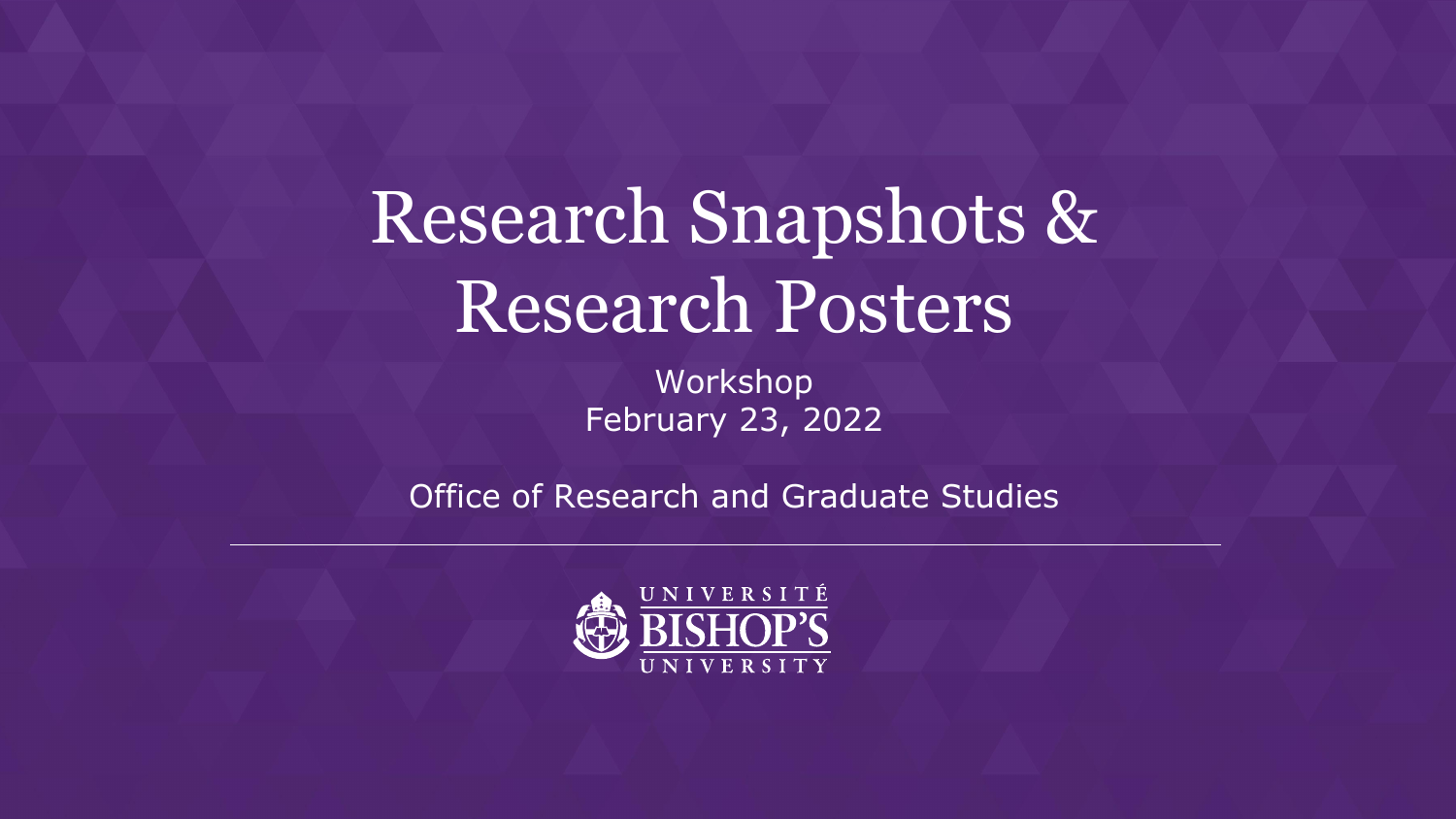### Research Week 2022

March 28 to April 1

Research Posters: All week in Centennial Lobby, official session (with judges) on March 31, 1:30 p.m.

Research Snapshots: March 31, 3:00 p.m. (with judges) in Cleghorn

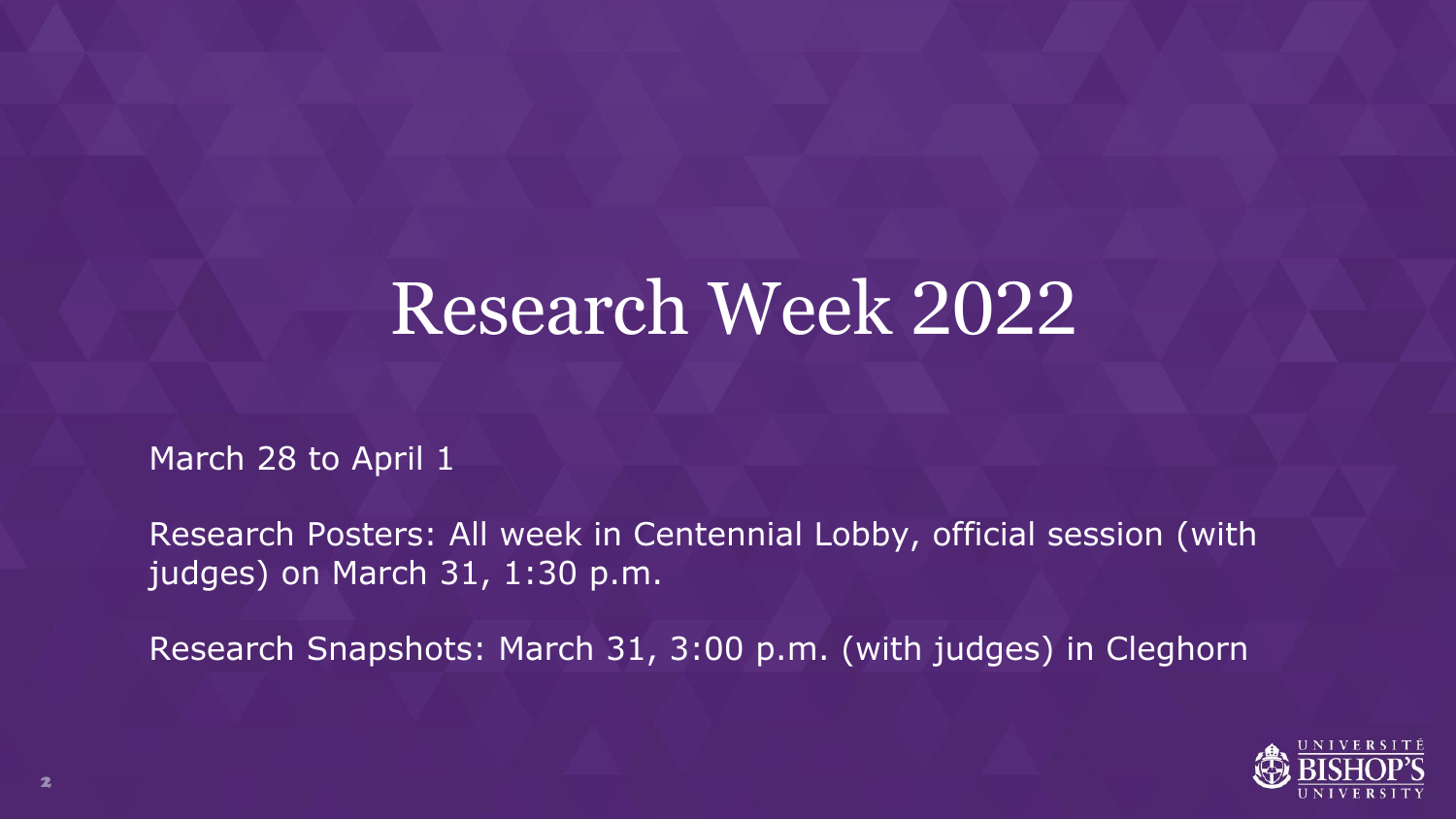# Eligibility

Competition: BU undergraduate or graduate student in any field or discipline

Must present a research project they made an active and significant contribution in

Faculty members and postdoctoral fellows are welcome, but not eligible to win prizes

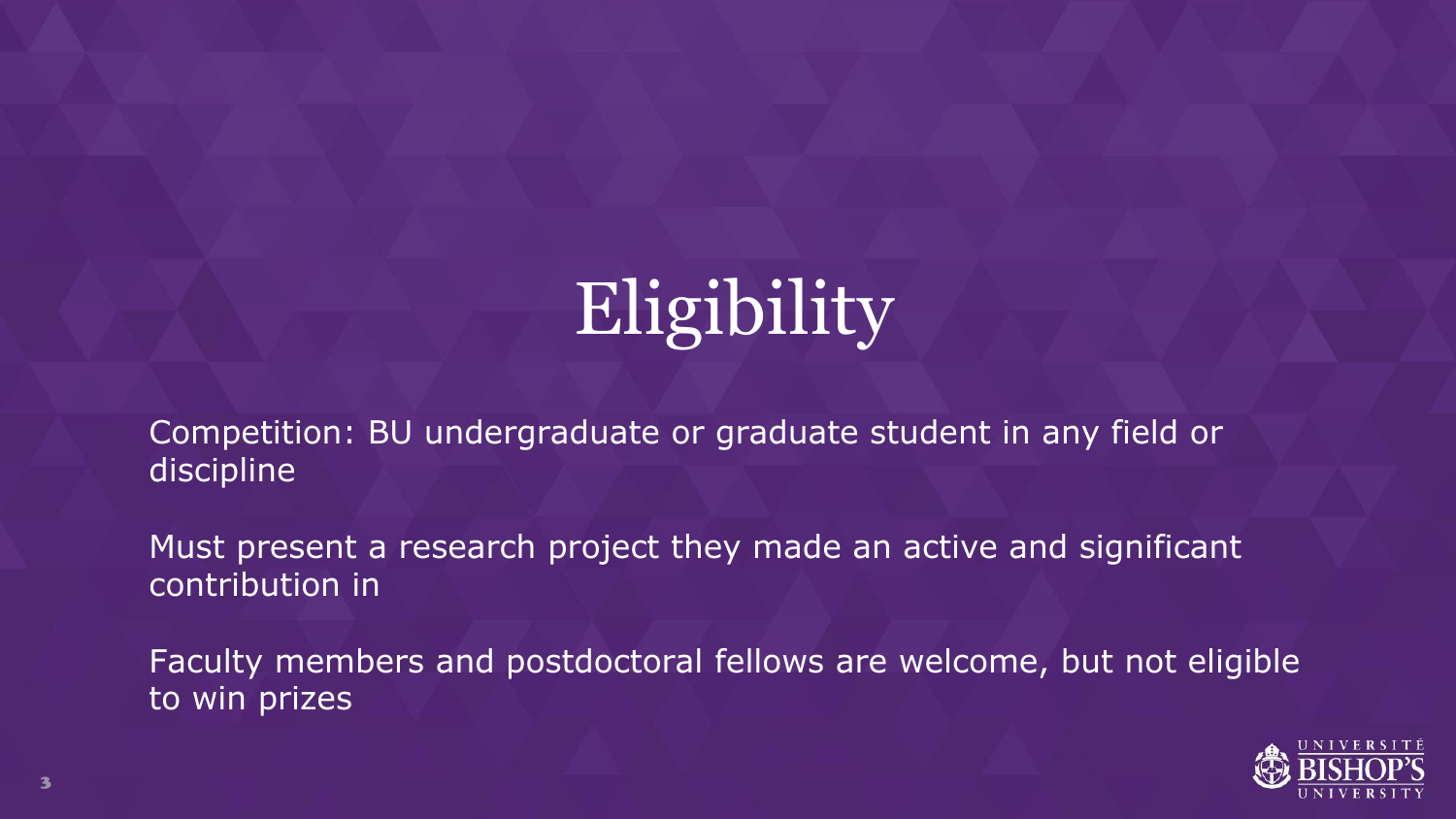## Research Snapshots

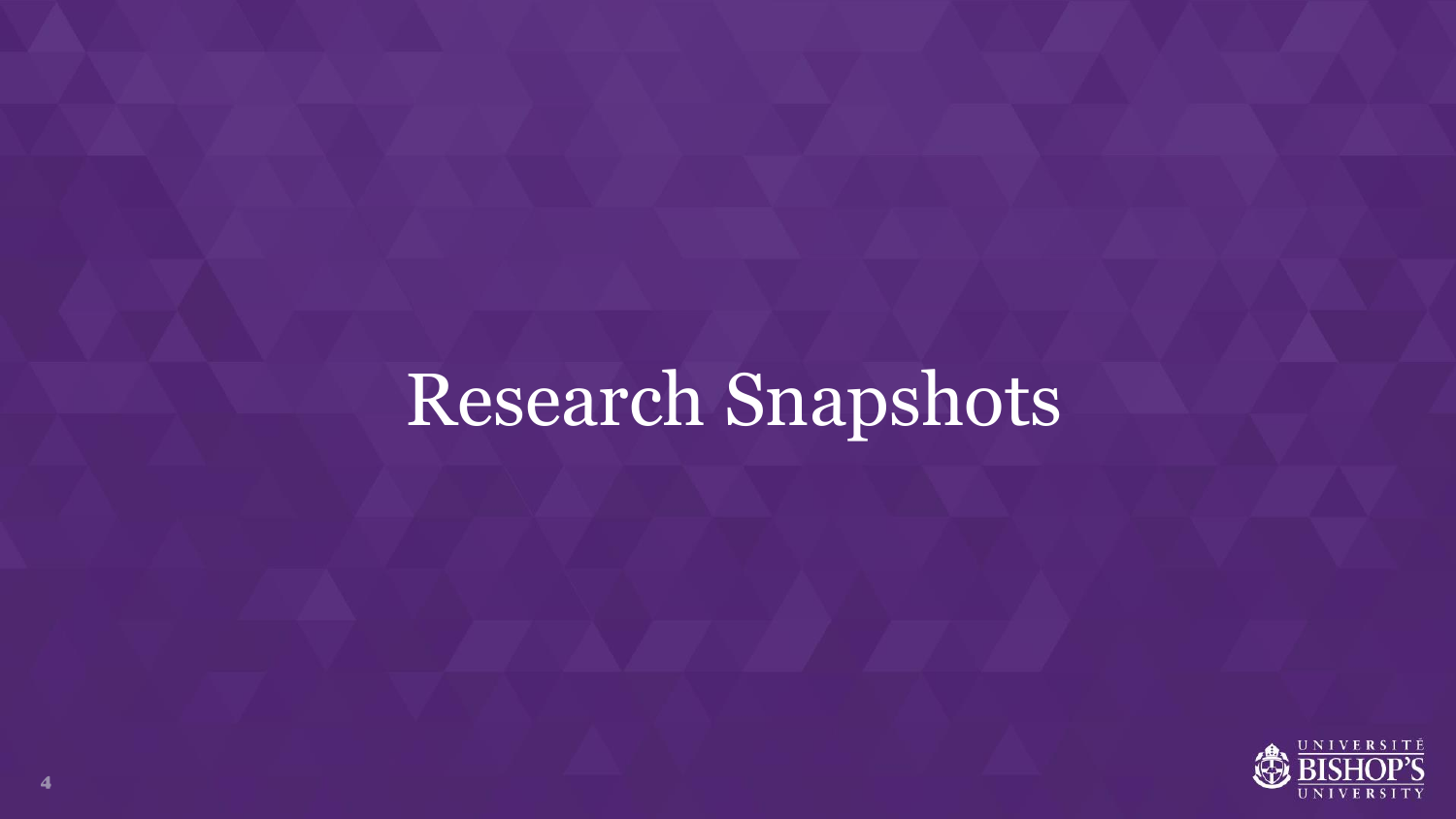# Concept

Inspired by Three Minute Thesis, an academic competition developed by the University of Queensland in 2008.

Geared to cultivate academic, presentation and research communication skills

Participants have three minutes to explain their research project to a non-specialist audience.

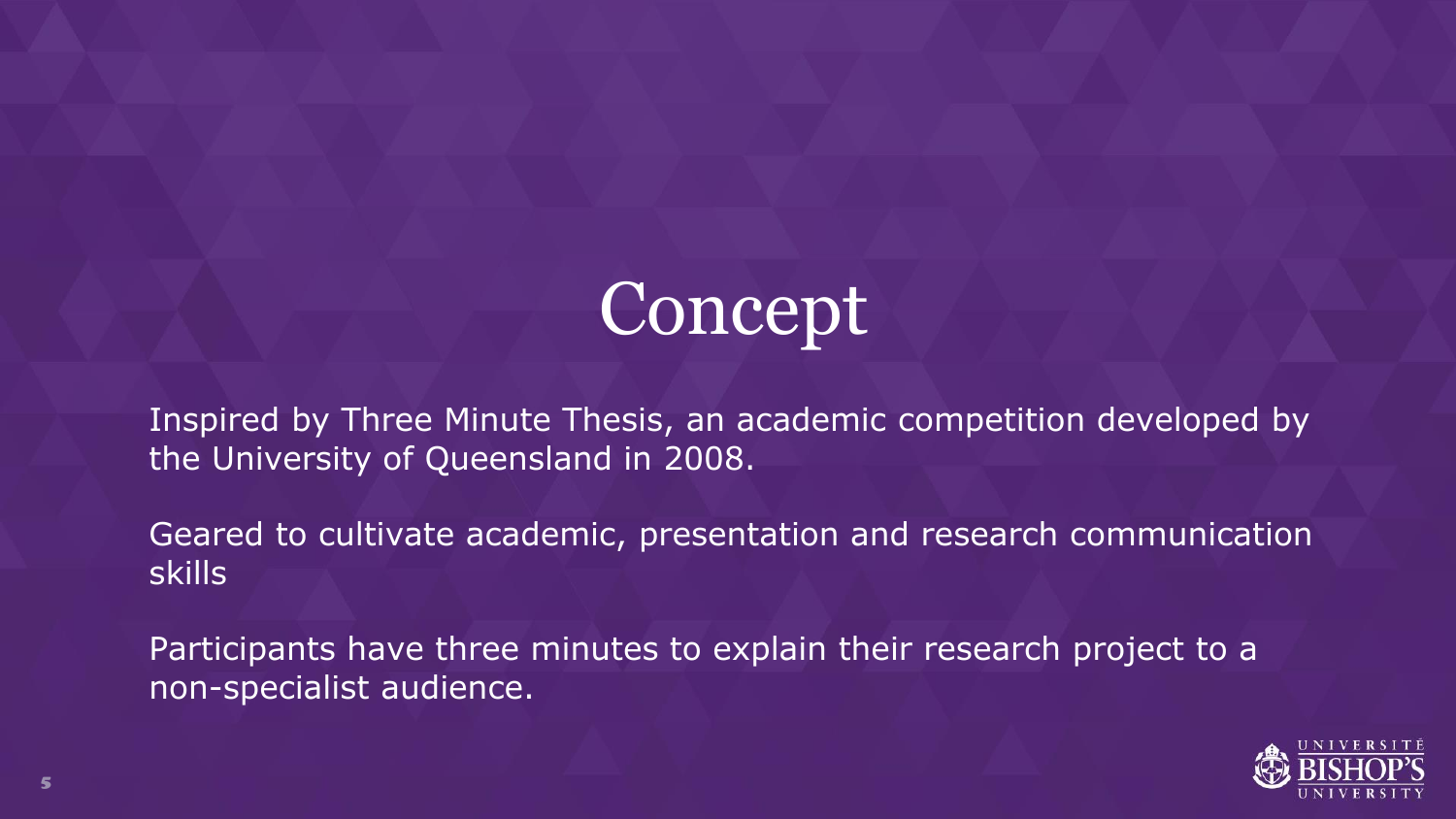## Prizes

One prize (\$250) in each of three categories (Jury):

- Undergraduate Students Natural Sciences
- Undergraduate Students Social Sciences, Education and Business
- Graduate Students

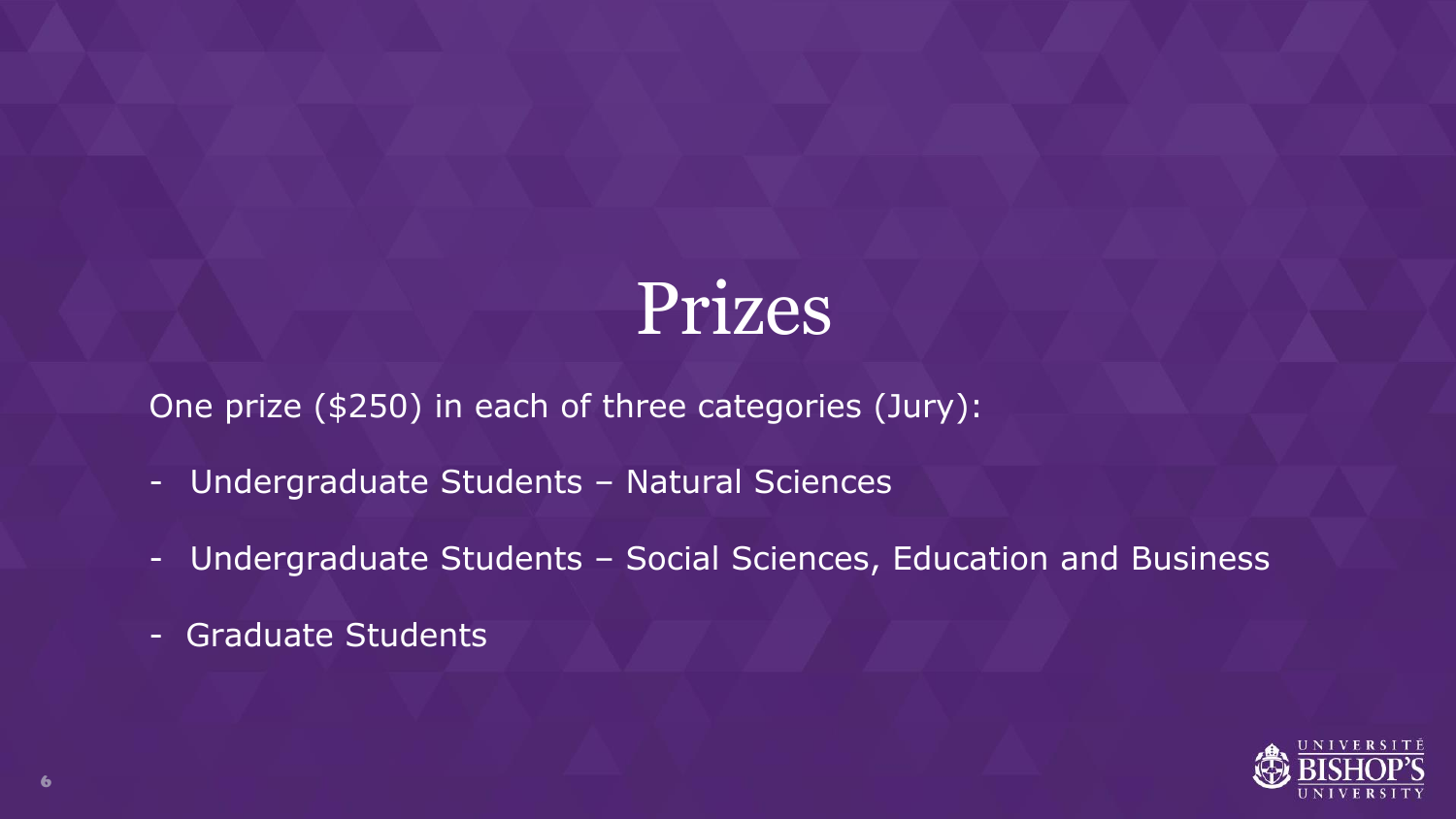

One entry per participant

Participants will present their submission in-person

Presentations are limited to 3 minutes maximum

Submission must only include the participant speaking + one optional static slide

No additional electronic media, no props, only spoken words

Presentation is to commence from the stage

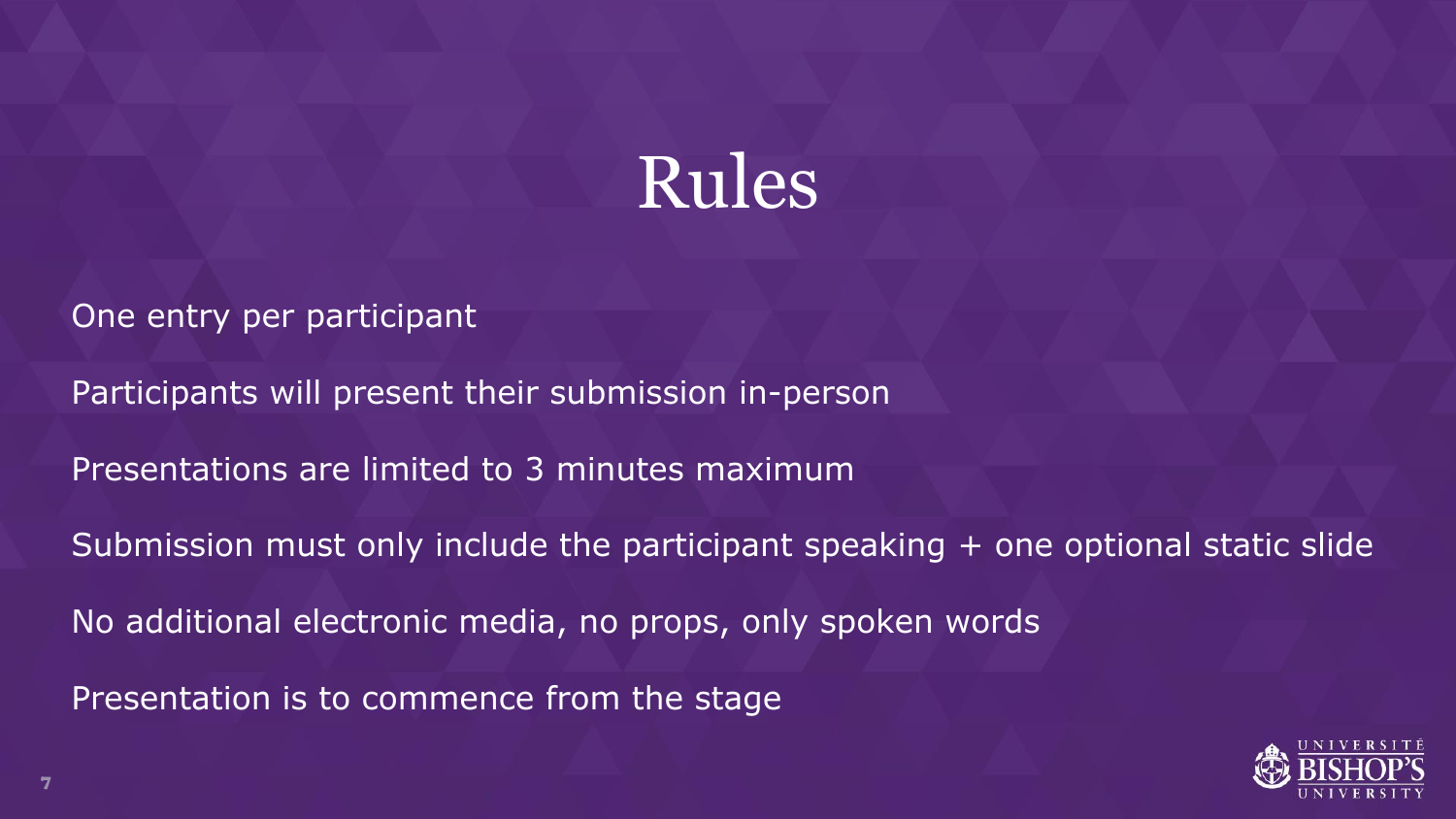### Evaluation Criteria

Presentation Skills

Clear voice, rhythm, fluidity, presence, passion, attention from audience…

Scientific Communication Skills

Use of lay language, metaphors and analogies, avoir scientific jargon, explain terminology

#### Structure and Content

Clear and logical sequence, background and significance, impact and results, balance of time

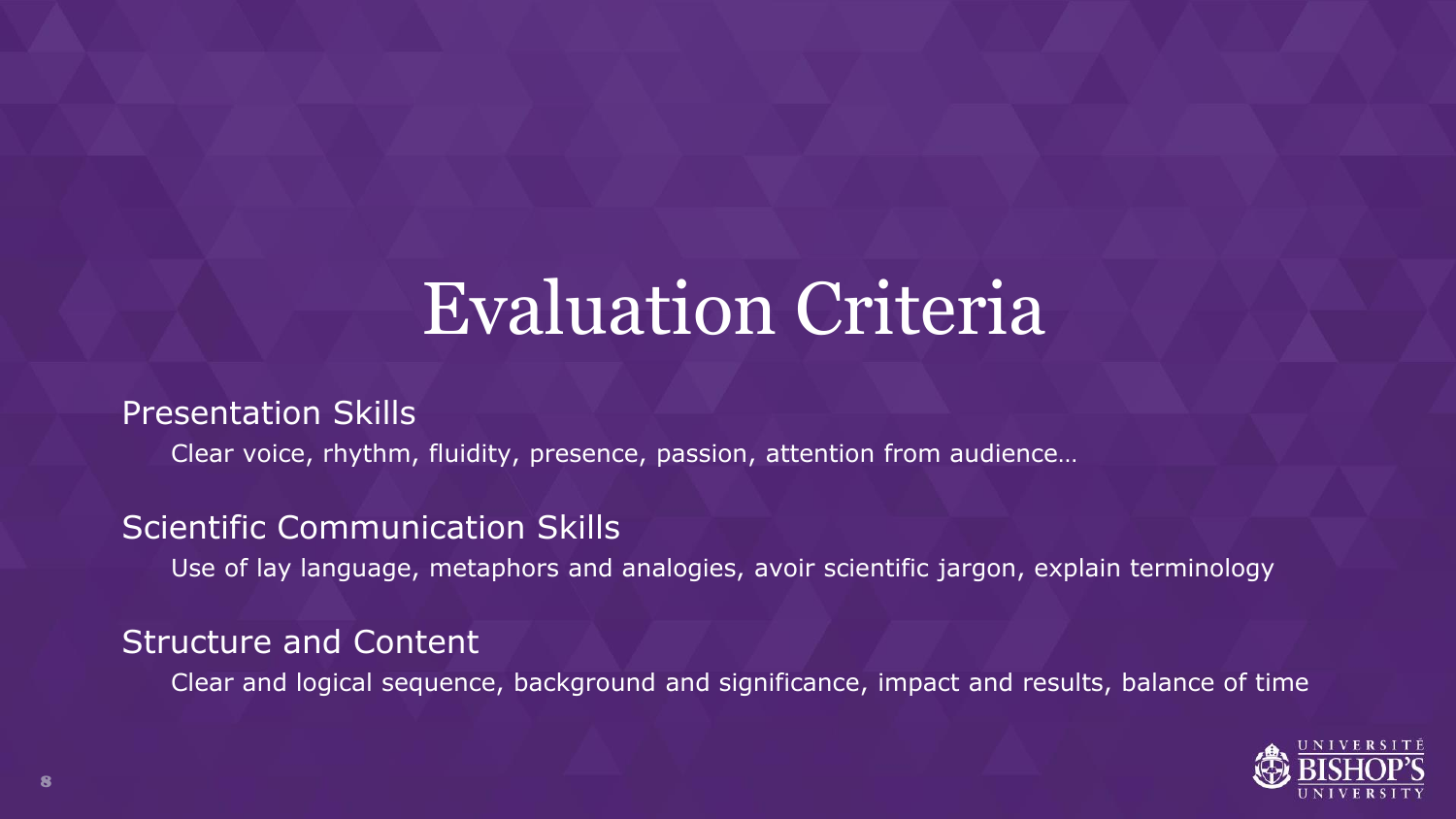# Timeline

March 4, 4:00 p.m. : Deadline for registration ([Form](https://forms.office.com/Pages/ResponsePage.aspx?id=FZxAYDfdQEaXW56qcHQ3t5DQenFqS1xOiVIzUUXD7n1UMEFBUlA2UTRIRFZLM0ZEWkFMUTVMSk5IWi4u) available on MyBU – Research Office and on the BU website)

**March 28, 4:00 p.m.**: Deadline to submit your static slide (if applicable) (Send to Research Officer at rmercier@ubishops.ca)

**March 31, 3:00 p.m.**: Presentation of Snapshots in Cleghorn (McGreer)

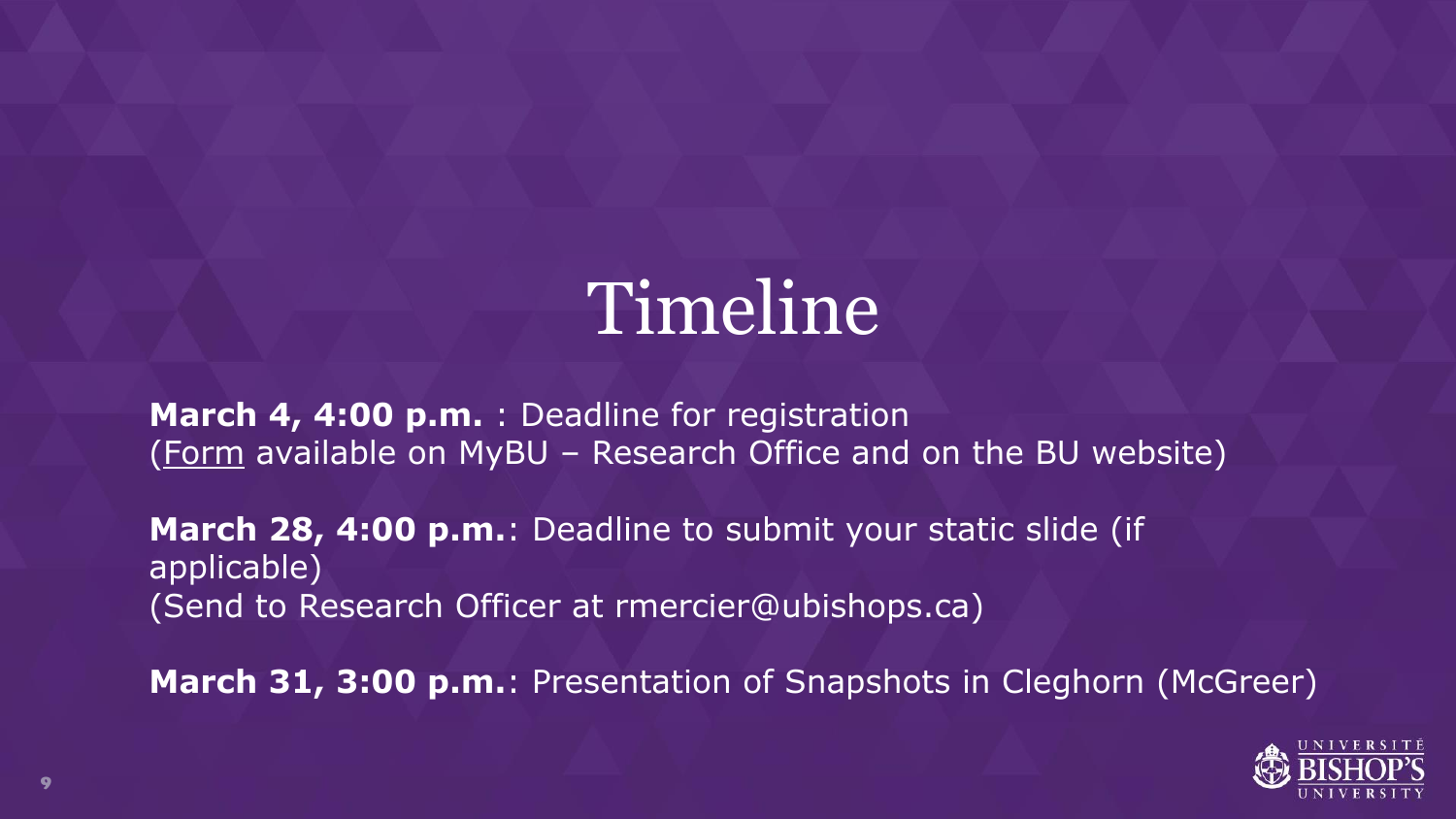## Tips for Success

Anyone should be able to understand your presentation

Avoid jargon and long sentences

Explain important concepts in lay language

Convey your passion for your subject

Choose key points from your research that have real-life application

Try to catch the attention of the audience from the start (fact, question)

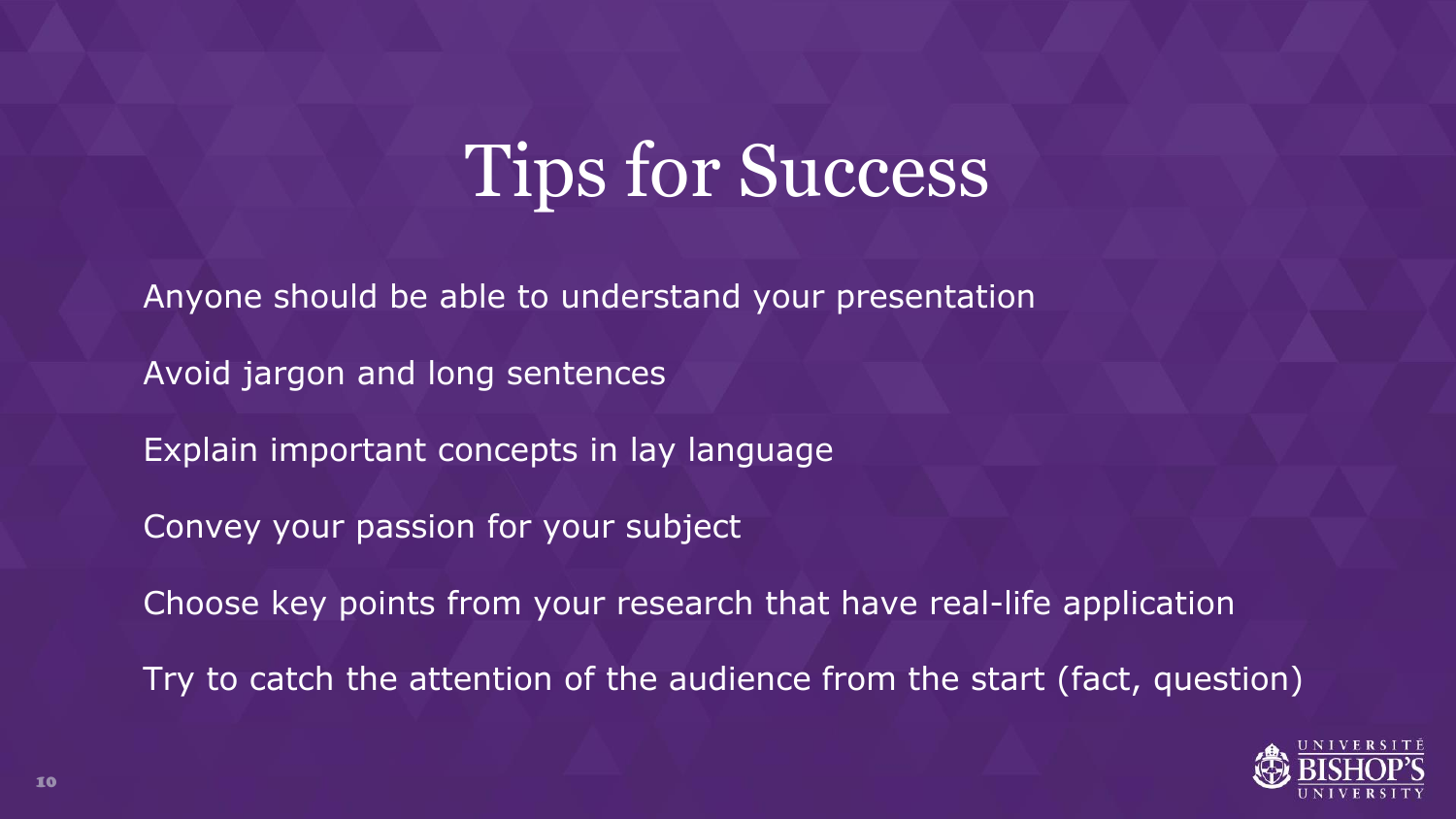#### *https://www.youtube.com/watch?v=7YesMSG9izE*



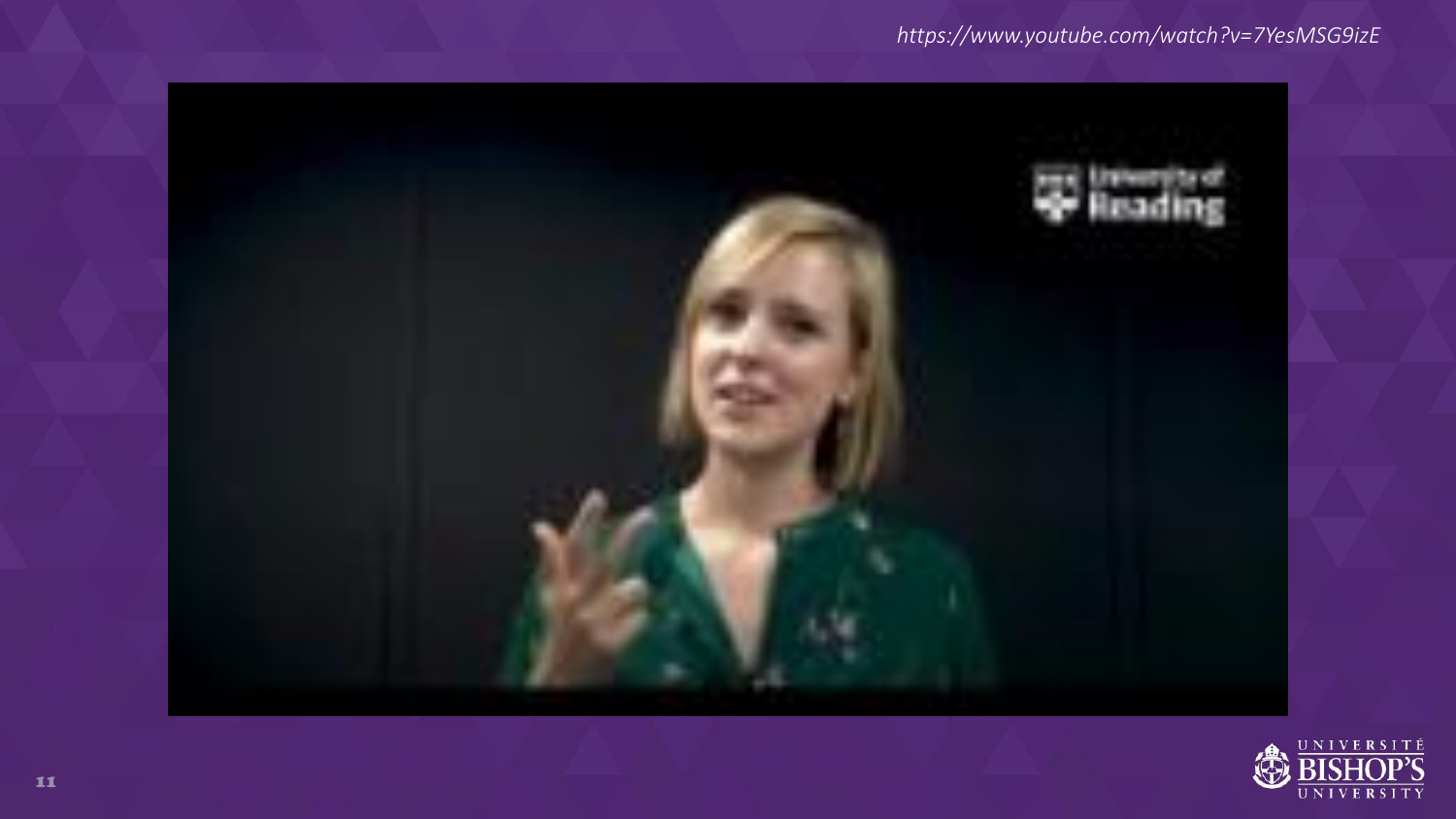# Tips for Success

Make sure the audience understands what you are doing Highlight the outcomes and importance of your research Ask for feeback from people around you (outside your field) Watch 3MT presentations online **Practice** 

Speak slowly

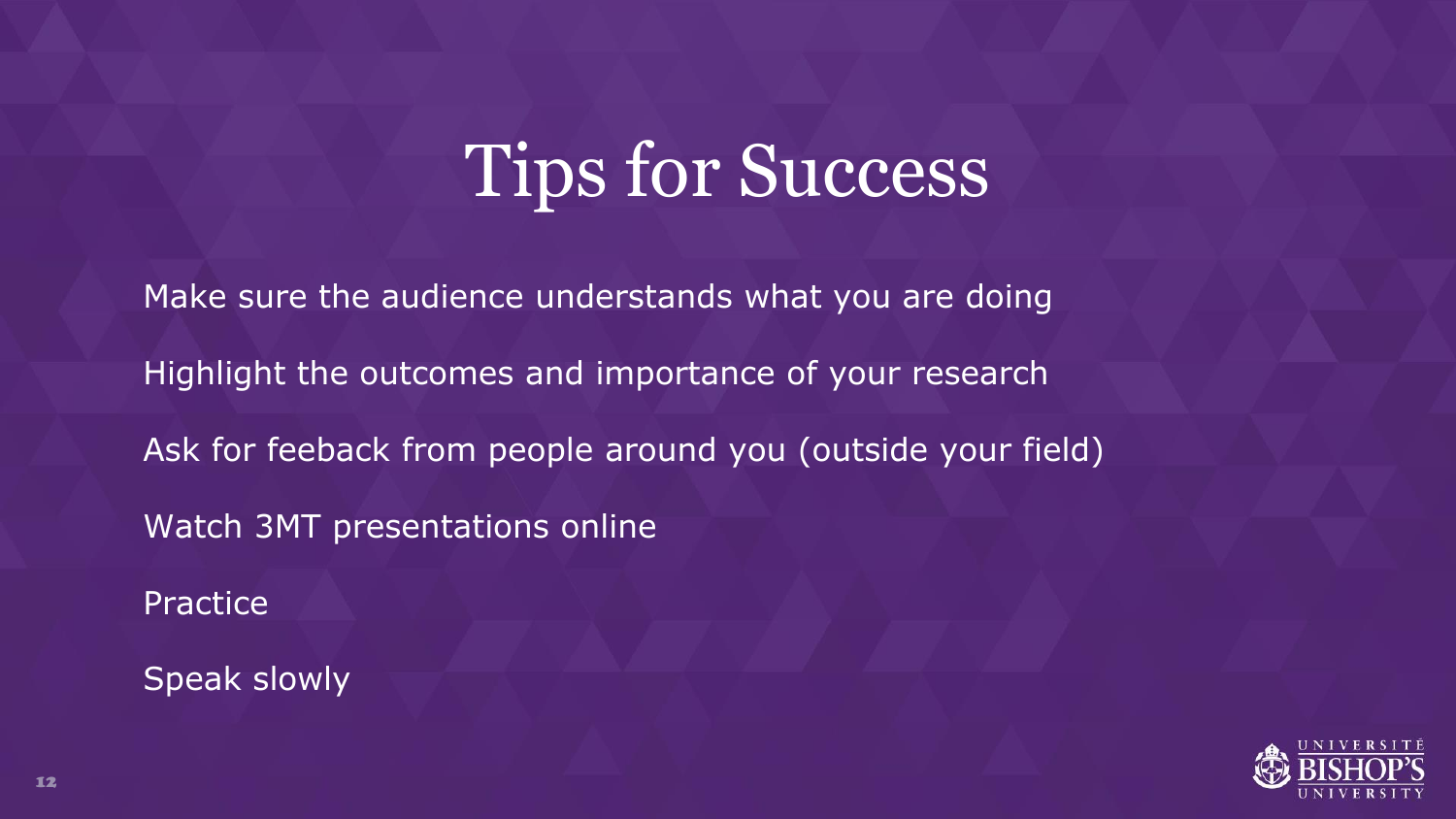### Common Mistakes

1) Failing to connect your research with the bigger picture. Why should the audience care about your research?

2) Failing to engage the audience's curiosity.

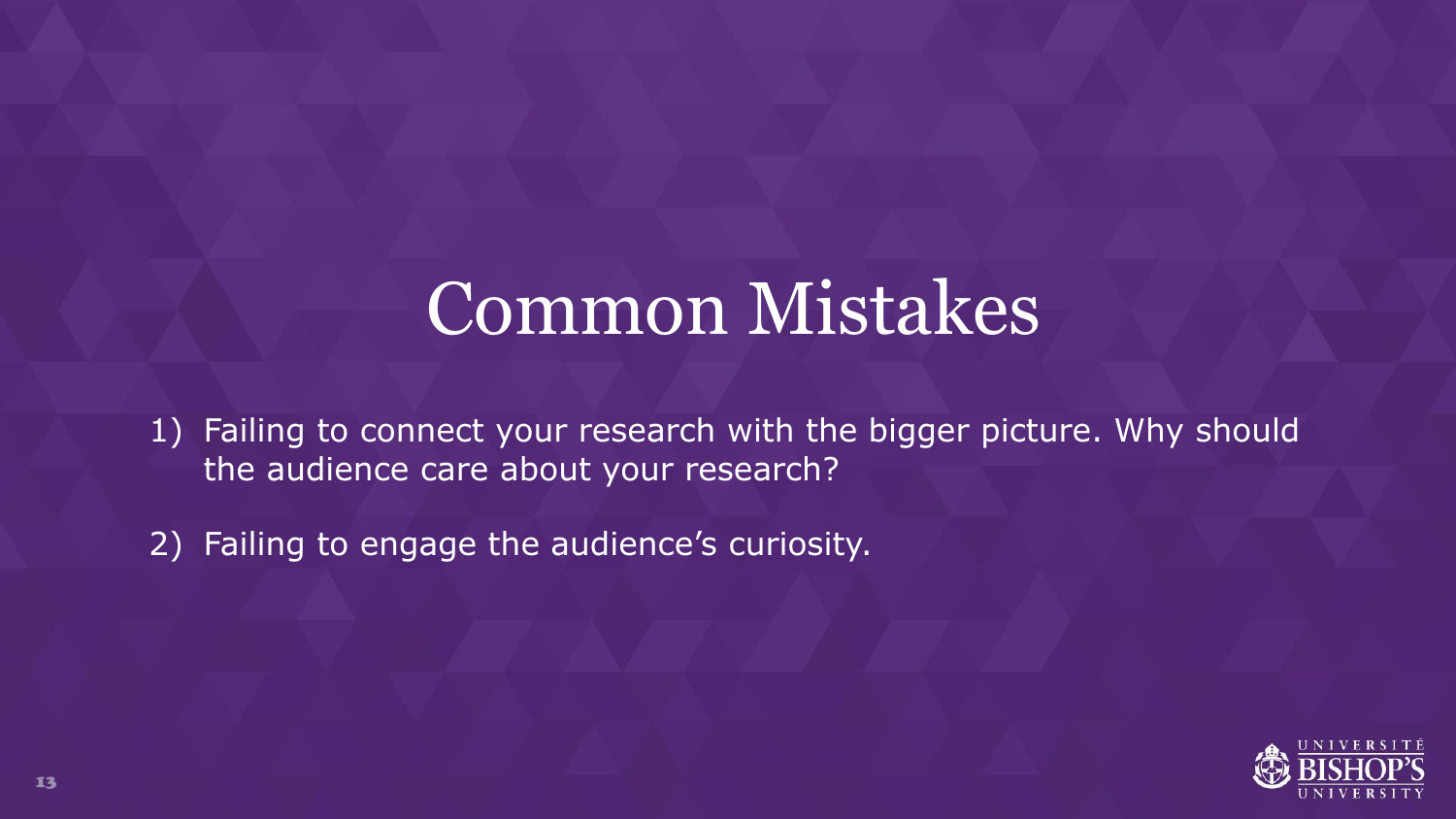## Research Posters

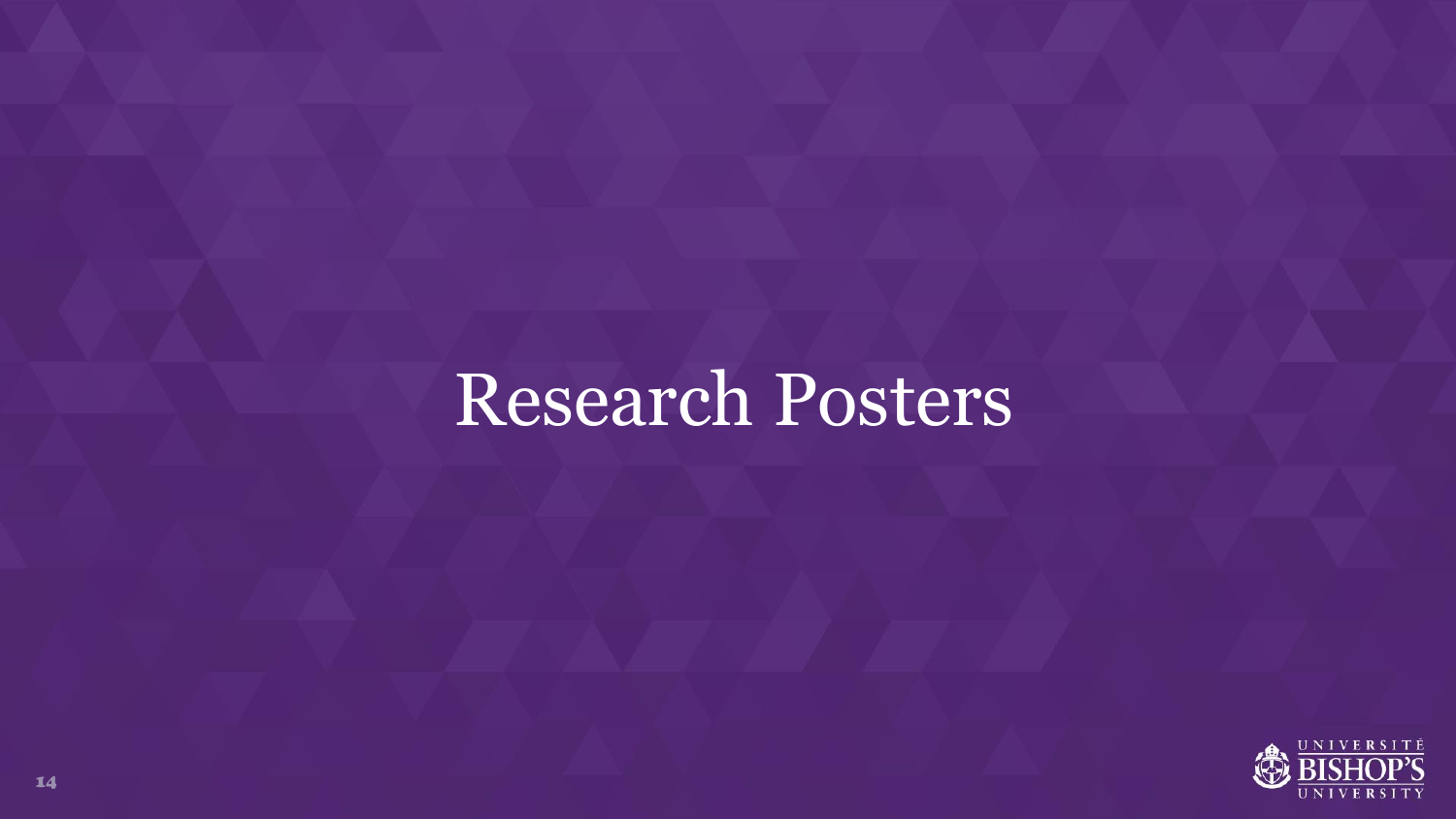## Prizes

One prize (\$250) in each of three categories (Jury):

- Undergraduate Students Natural Sciences
- Undergraduate Students Social Sciences, Education and Business
- Graduate Students

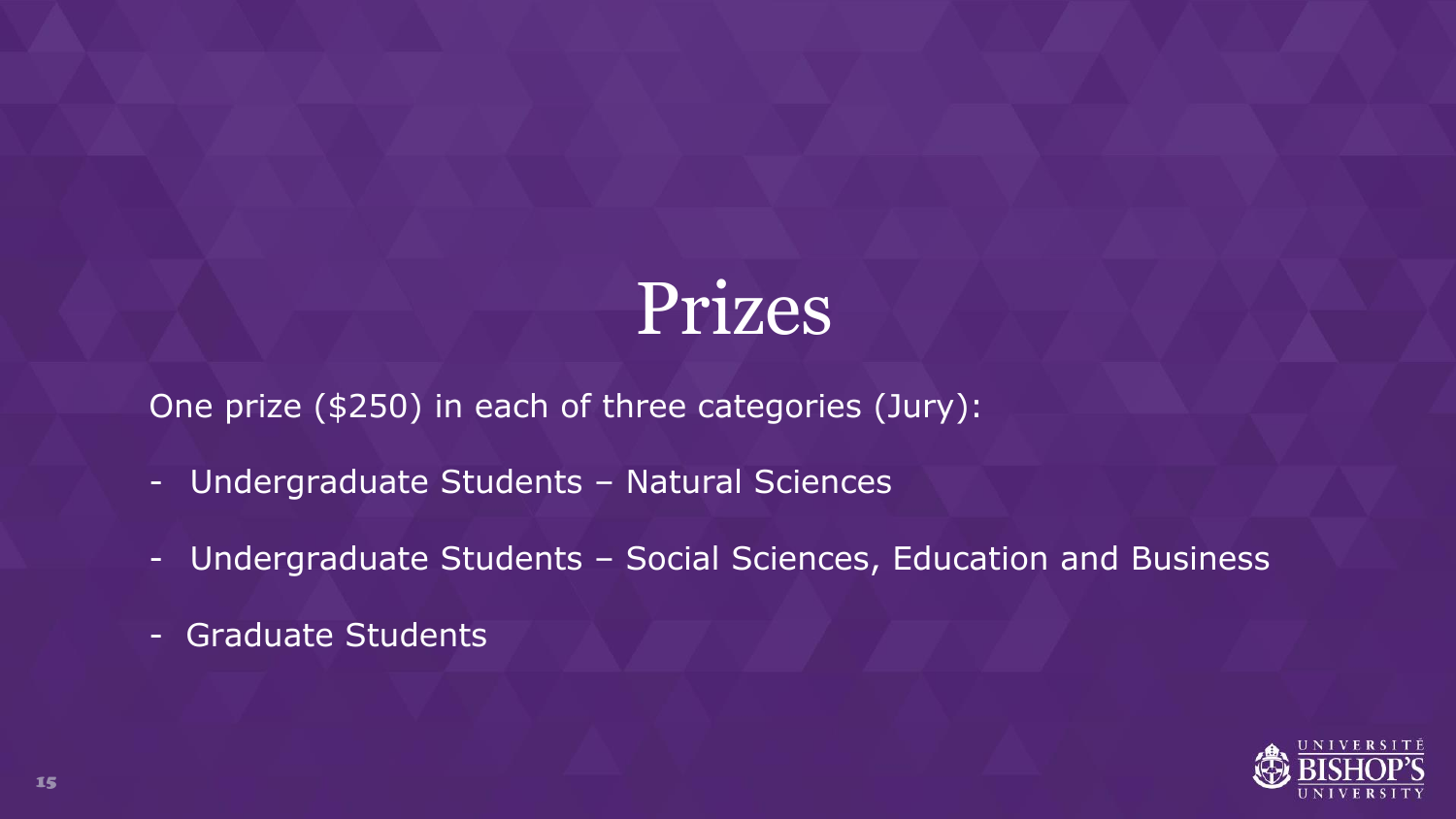

One entry per participant

Must contain the student's name, the title of the project, the department and the name of the supervisor

Must contain basic information on the project

36 x 48 inches

Clear and easy to follow to individuals of all disciplines

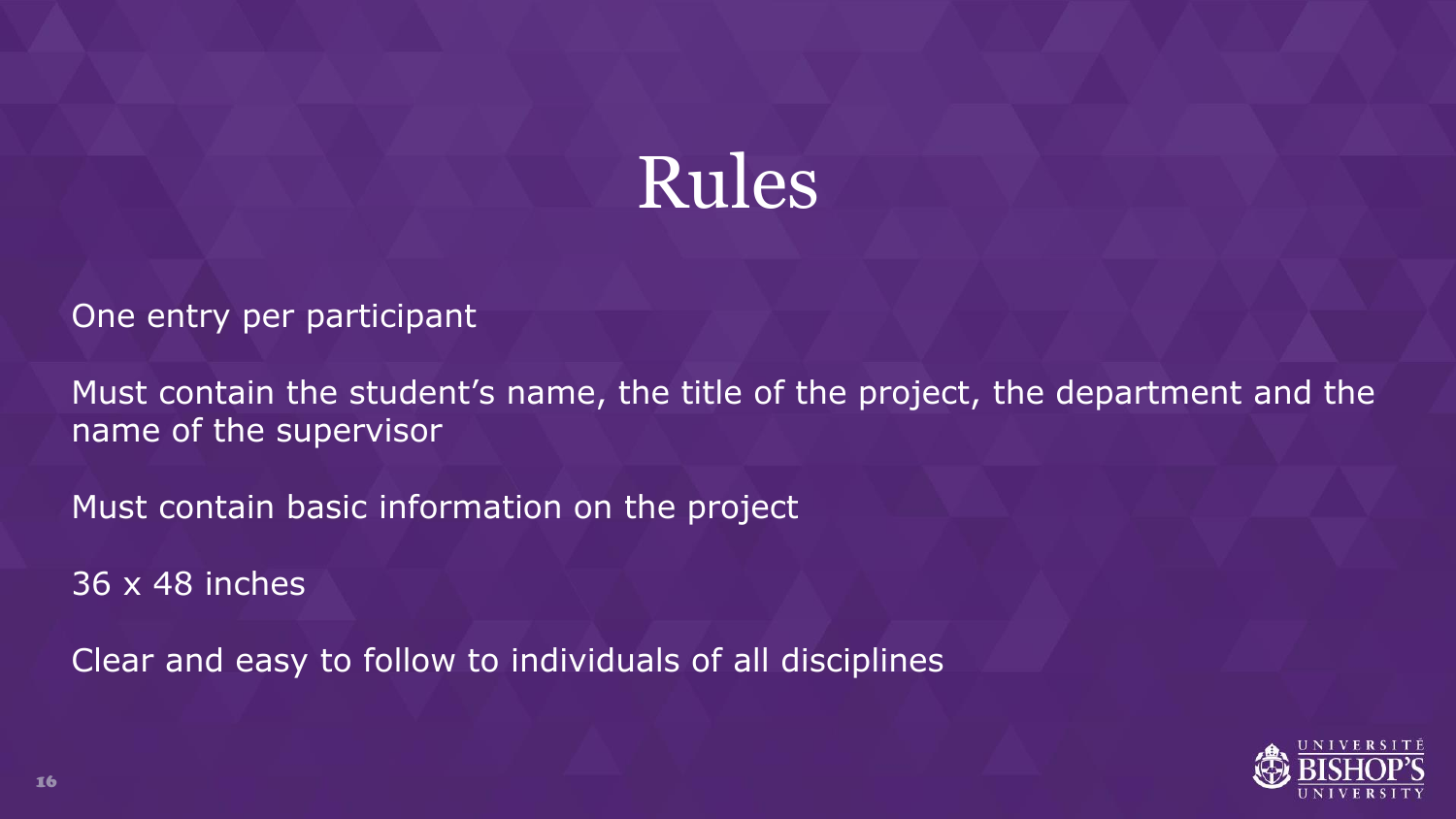### Evaluation Criteria

Significance of research question

Well-defined objectives

Description of methodology

Presentation of results

**Conclusions** 

Layout of poster (visual, font, colors, etc.)

Quality of the writing

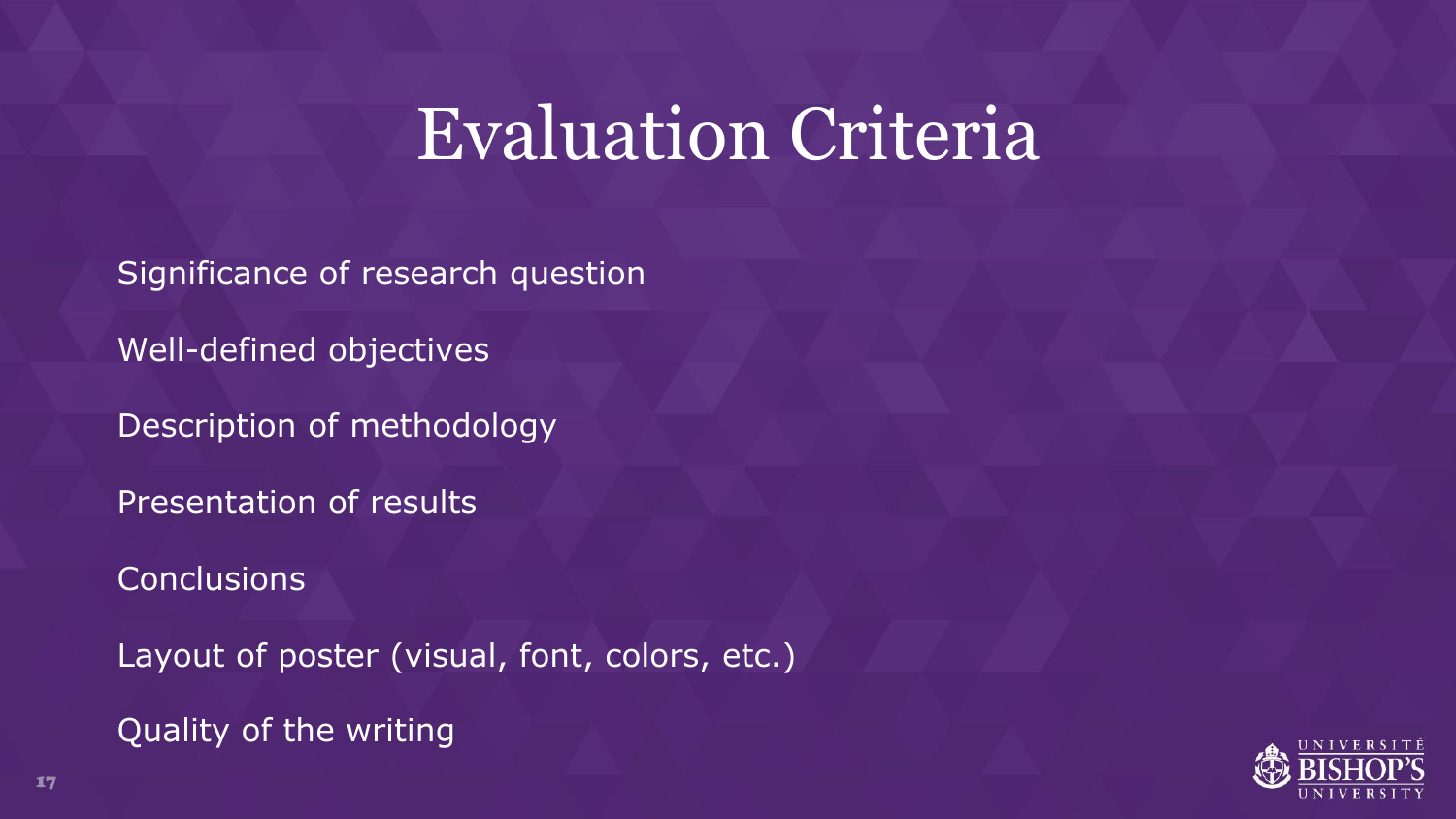# Timeline

**March 4, 4:00 p.m.** : Deadline for registration ([Form](https://forms.office.com/Pages/ResponsePage.aspx?id=FZxAYDfdQEaXW56qcHQ3t5DQenFqS1xOiVIzUUXD7n1UMEFBUlA2UTRIRFZLM0ZEWkFMUTVMSk5IWi4u) available on MyBU – Research Office and on the BU website)

**March 21, 4:00 p.m.**: Deadline to submit your poster to PrintShop

**Research Week**: Posters visible in Centennial Lobby

**March 31, 1:30 p.m.**: Public presentation of posters (judges)

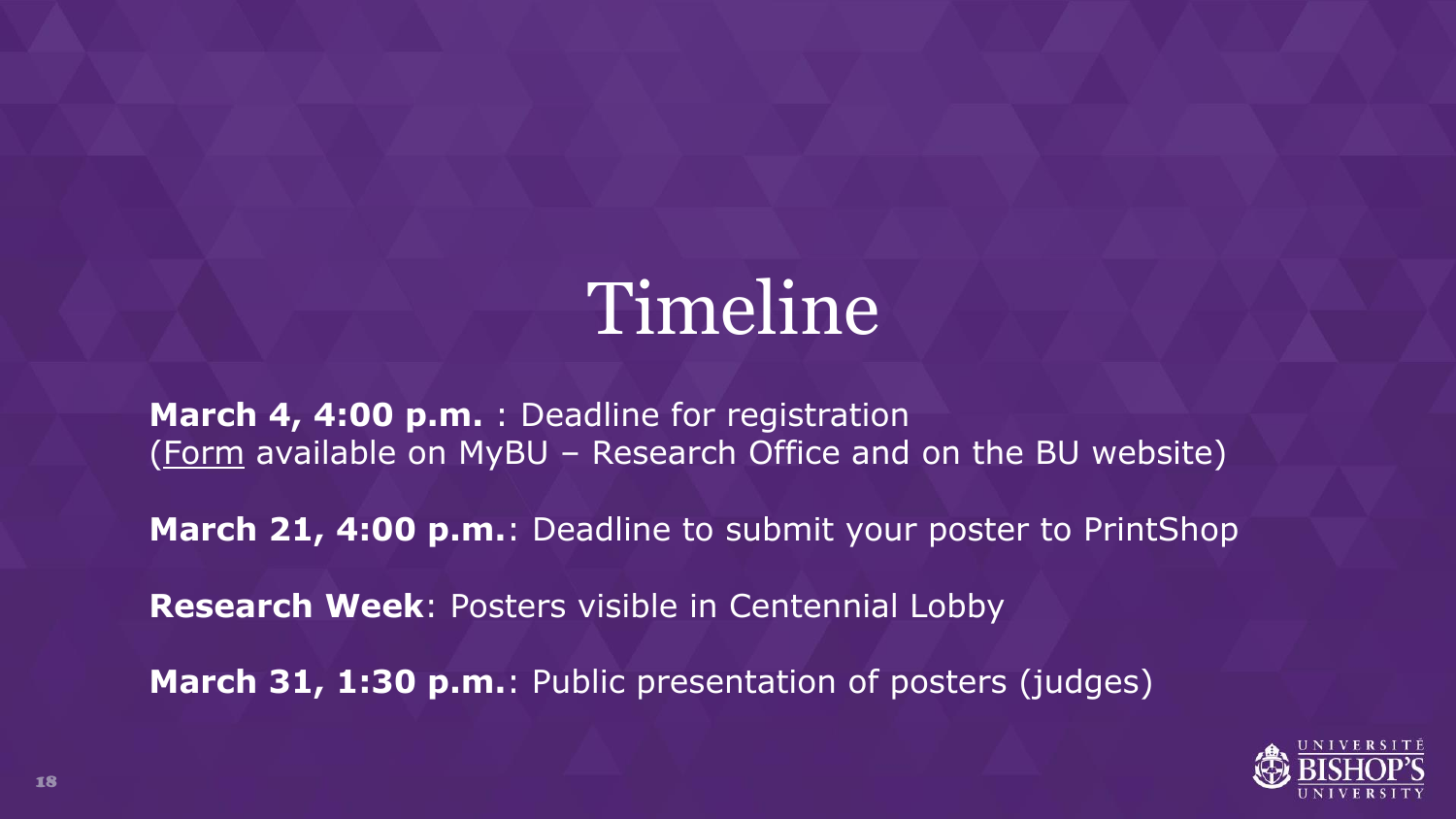## Tips for Success

Make your poster easy to read (avoid jargon, bold keywords)

Do not pack in too much information

Structure your ideas in a logical visual flow

Attractive, choose the right color palette

Use an interesting title

Easy to read for someone standing 6 feet away

Make sure your contact information is available

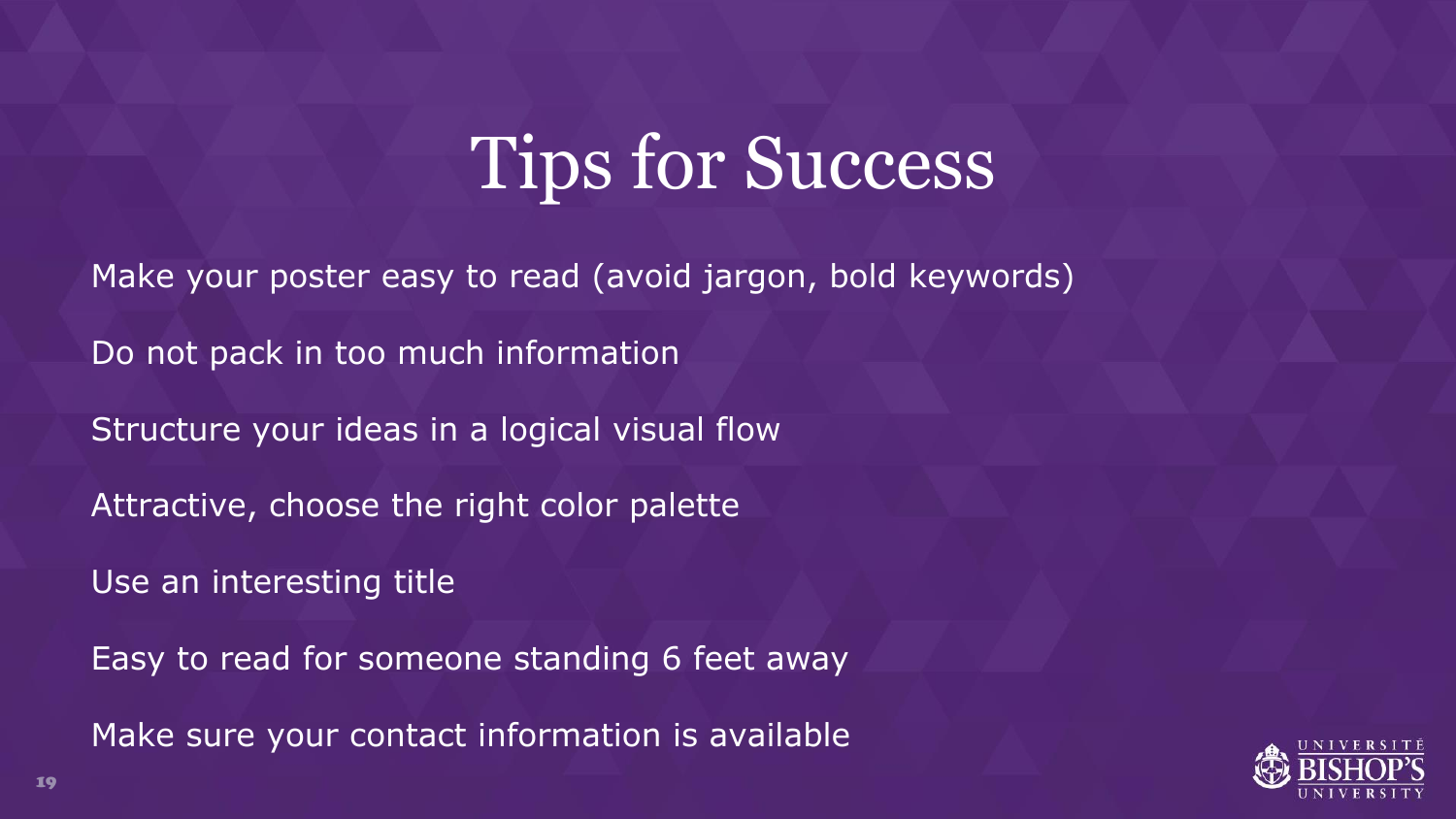#### *https://www.youtube.com/watch?v=AwMFhyH7\_5g*



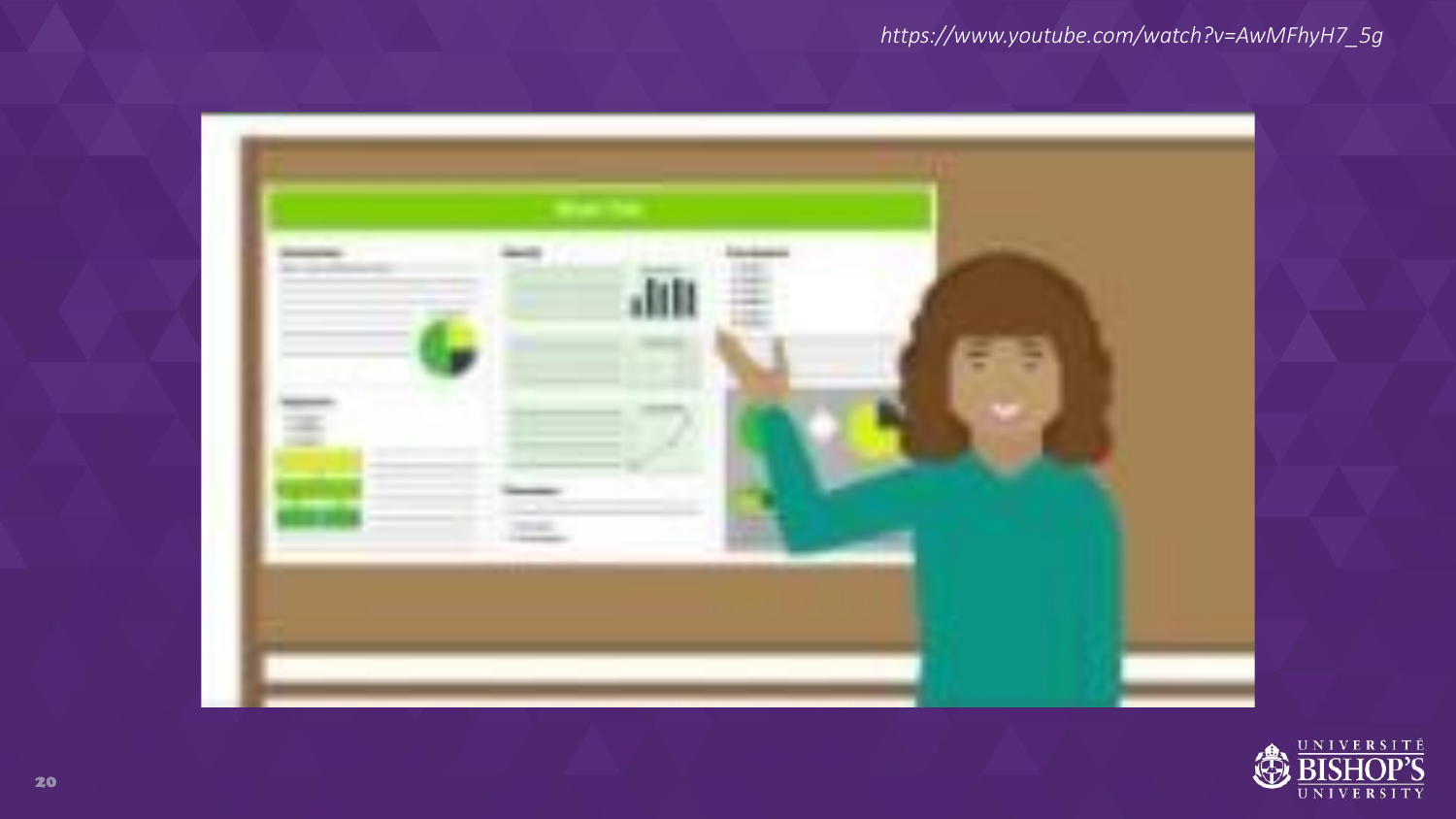#### Instructions

Use PowerPoint to prepare Poster (Use Tutorial on MyBU and BU website)

Change page size to 36 x 48 inches in *File - Page setup*

Can be either portrait or landscape

To add text, use *text boxes*

Can add figures by copy-pasting or importing other files such as .jpg and .tif

Include Bishop's University logo

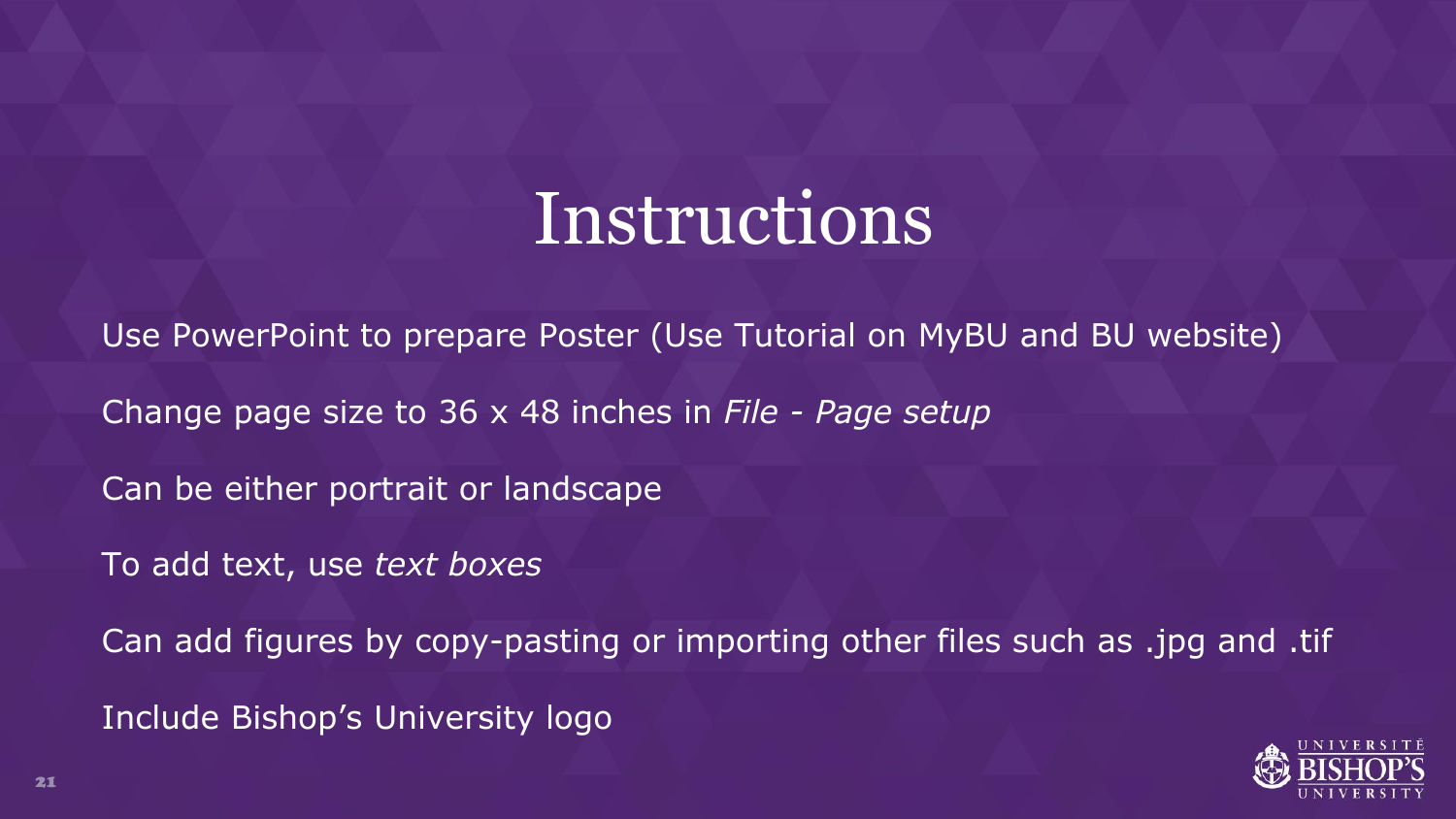### Instructions

Poster figures and tables should be linked to text using (e.g.) *Figure 1, Table 2*

Include brief figure captions

Use color blind friendly colors for your figures

Suggested headings :

Background Results References

Research Questions **Conclusion** 

Methods Methods Acknowledgements

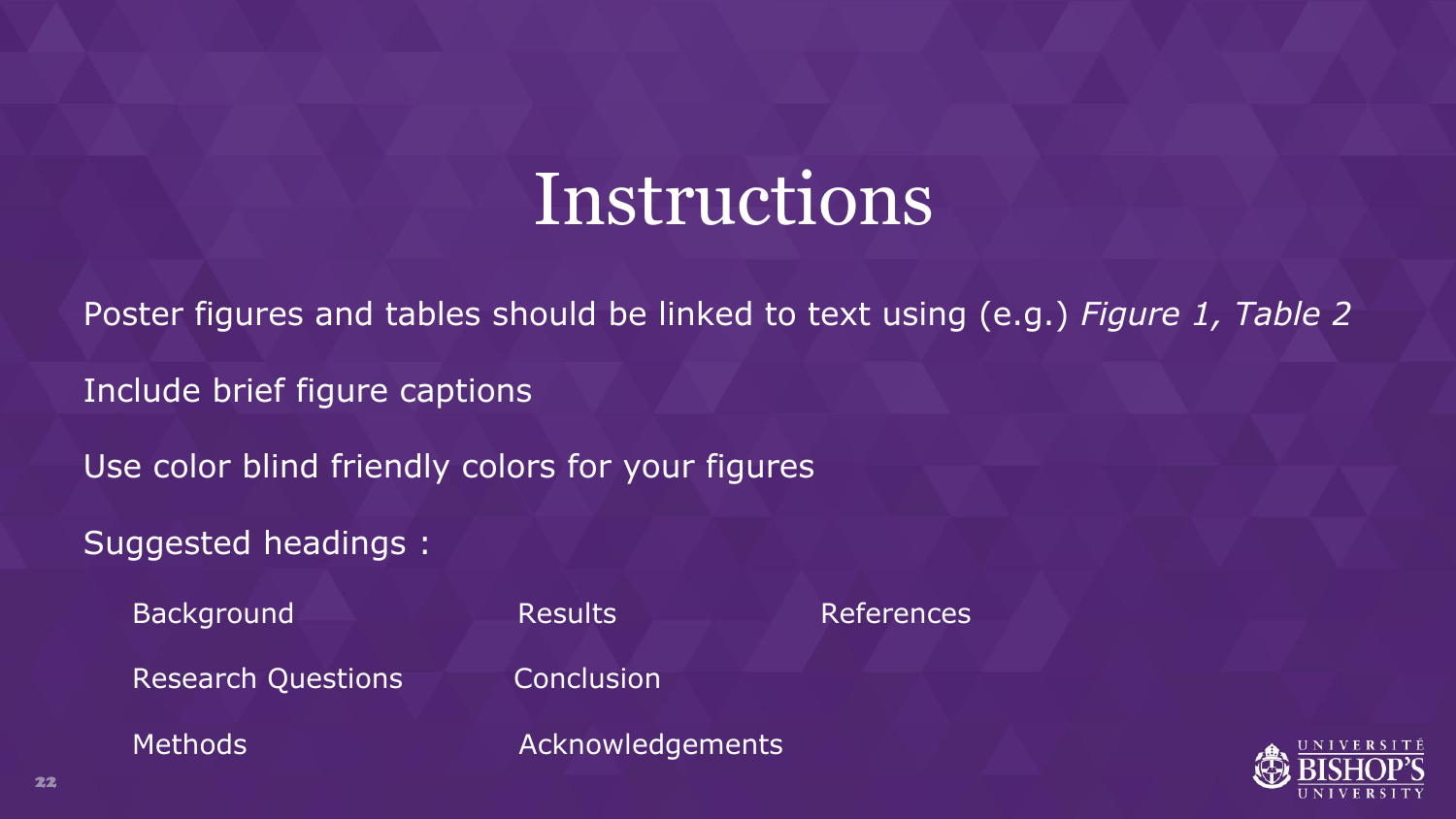#### Instructions

Min. text size 24 pt. Headings between 30 and 60 pt, poster title over 72 pt Suggested fonts: Helvetica, Arial, Calibri or another *sans-serif* 

Avoid Comic sans



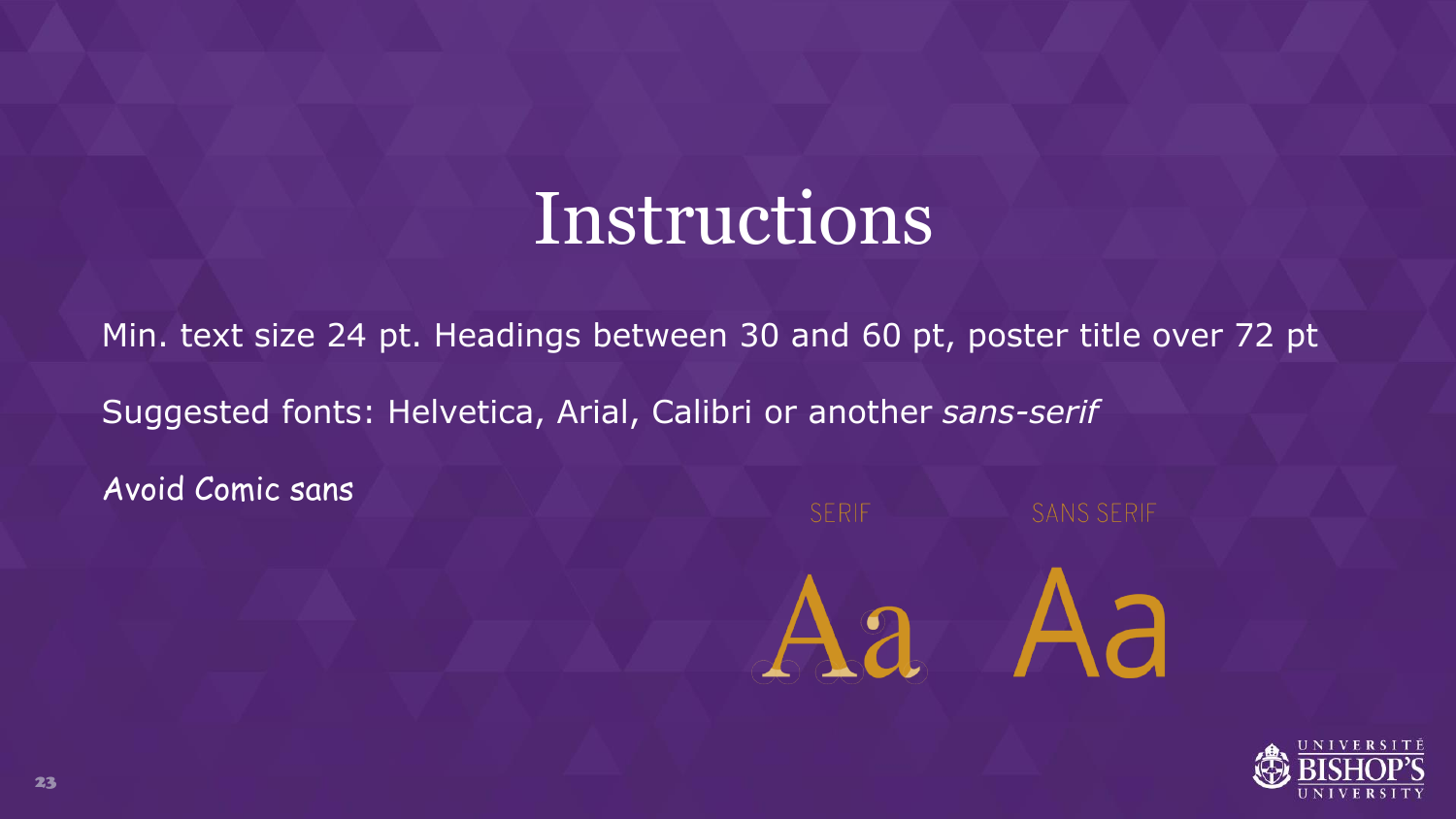#### **Title of Research Project** (simple, no jargon)

Your Name, Department/College, Email Address

#### **Background**

Provide background and context for your research. Briefly introduce your audience to the topic of study. You can discuss other published, scholarly work on the topic if:

- It makes a case for the necessity of your research
- · It explains how your research contributes to existing knowledge



Provide a clear statement of the problem(s) you are trying to solve or the issue(s) you investigated.

#### **Methods and Materials**

Discuss the methods and materials you used to investigate your research question. Include (if applicable):

- · Samples/measures used
- · Research tools and/or equipment
- · Manipulations, correlations, comparisons of interest
- · Strengths and limitations of methodology



Description/explanation of graphics: Make sure to provide titles and descriptions of any visual aids you use.

#### **Results**

Discuss and analyze the results of your research.

- · Explain outcomes or findings in accessible terms.
- · You may express your results quantitatively or qualitatively.
- · If your research is in progress, report your preliminary results, findings, or initial trends.



Description/explanation of graphics: Make sure to provide fiftes and descriptions of any visual aids you use.

#### **Conclusion**

Conclusion/Discussion:

- Explain the broader implications of your findings. Think about potential long-term significance or impact of your work. Make it relevant to your audience.
- Offer unanswered questions for future research.
- Note how the project may evolve from here.

#### **Acknowledgments**

Thank those who provided any guidance, support, or funding for your research.

#### **References**

Include citations for any sources you used on your poster, including visuals.



<sup>24</sup> Great guide: https://ugs.utexas.edu/our/poster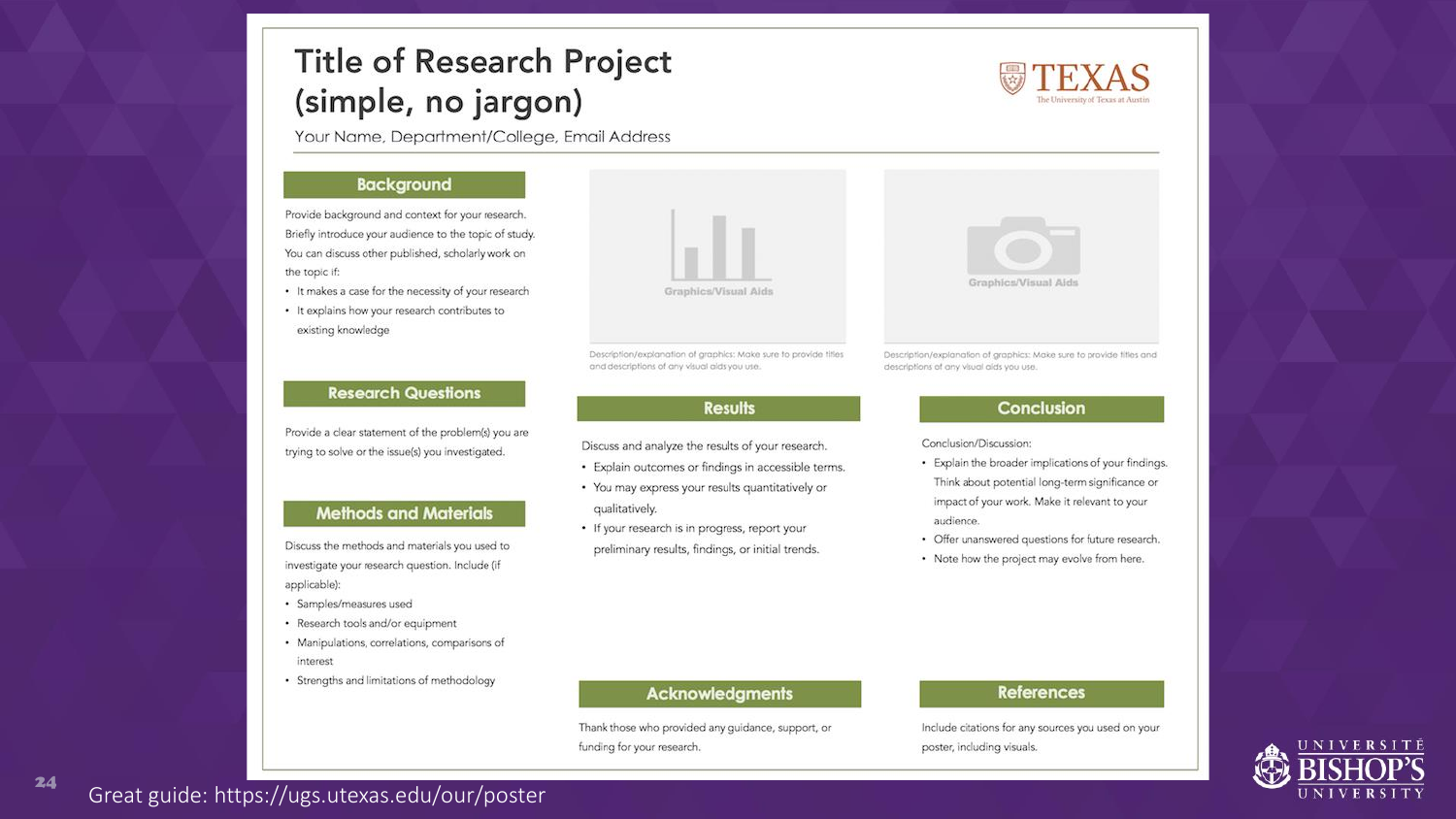# Tutorial on Designing Research Posters

PDF available on MyBU – Research Office, and on the BU Website

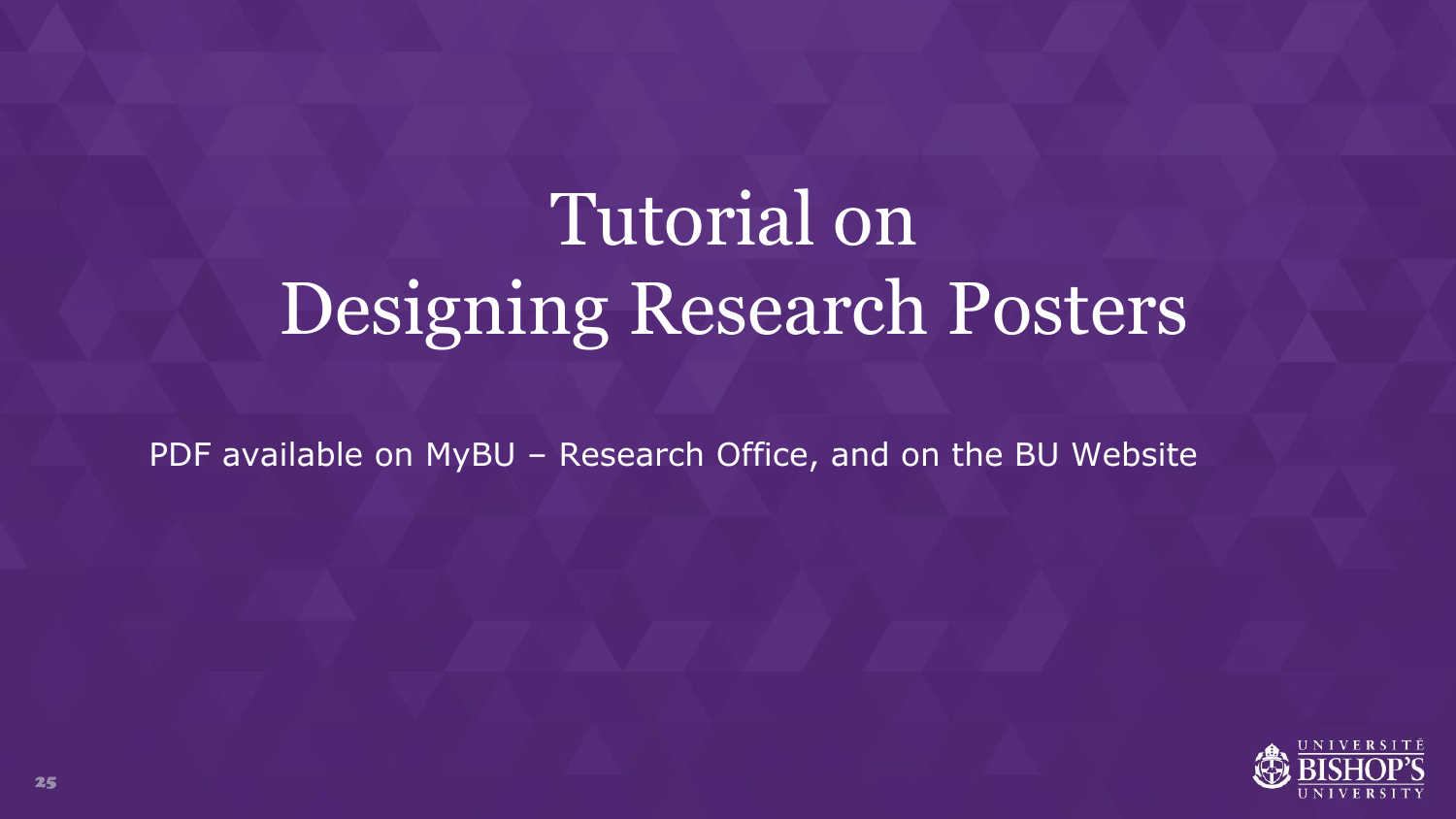# Getting Info about Competitions

On the [BU Website](https://www.ubishops.ca/research-excellence/research-week/)

On MyBU – Research Office – Competitions – Research Communication Competition

\*This PPT will be available